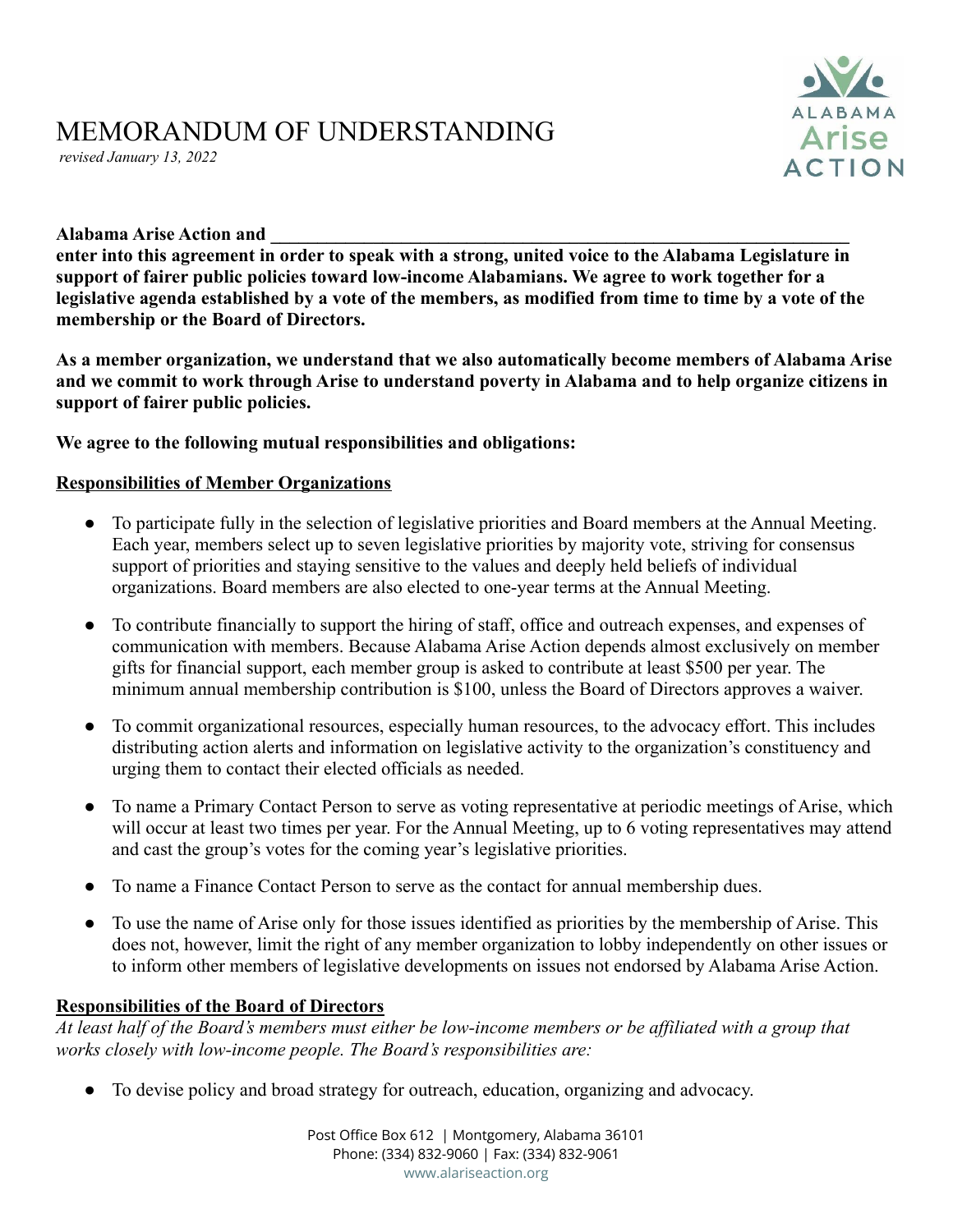- To supervise the Executive Director.
- To monitor the financial affairs of the organization.
- To make decisions about legislative strategy when time factors preclude a meeting or polling of the entire membership. The Board's Legislative Committee can make such decisions between Board meetings.

### **Responsibilities of the Staff**

- To analyze policies that cause poverty and injustice or that could help families make ends meet.
- To recruit, organize and equip Arise members for advocacy.
- To represent Arise on priority positions and issues chosen by Arise members, both at the Alabama Legislature and to the Administration.

## **THIS ORGANIZATION HAS DECIDED TO BECOME A MEMBER OF ALABAMA ARISE ACTION AND ALABAMA ARISE. WE UNDERSTAND AND ACCEPT THE ROLES AND MUTUAL RESPONSIBILITIES OUTLINED IN THIS MEMORANDUM.**

| $City$ $Zip$                                                                   | $City$ $Zip$                                                                                                                                                                                                                 |
|--------------------------------------------------------------------------------|------------------------------------------------------------------------------------------------------------------------------------------------------------------------------------------------------------------------------|
| Primary Contact Person                                                         |                                                                                                                                                                                                                              |
|                                                                                | $(w)$ (c) (c)                                                                                                                                                                                                                |
| $City$ $Zip$                                                                   |                                                                                                                                                                                                                              |
|                                                                                | We have attached up additional names and addresses                                                                                                                                                                           |
|                                                                                | of our members who should receive Arise mailings.                                                                                                                                                                            |
|                                                                                | Yes                                                                                                                                                                                                                          |
| Email No, we will send at a later time                                         |                                                                                                                                                                                                                              |
|                                                                                | No, there are no additional contacts                                                                                                                                                                                         |
|                                                                                | This year we will contribute \$<br>Arise Action, P.O. Box 612, Montgomery, AL 36101. For more information, call (334) 832-9060.)                                                                                             |
| \$ __________ Enclosed \$ __________ Pledged                                   |                                                                                                                                                                                                                              |
| Arise encourages low-income organizations to name a low-income Contact Person. | This organization <b>Should</b> / <b>Should not</b> (check one) be considered a low-income organization. A<br>low-income organization is one in which at least half its members have incomes below the federal poverty line. |
| Date of submittal                                                              |                                                                                                                                                                                                                              |

Post Office Box 612 | Montgomery, Alabama 36101 Phone: (334) 832-9060 | Fax: (334) 832-9061 www.alariseaction.org